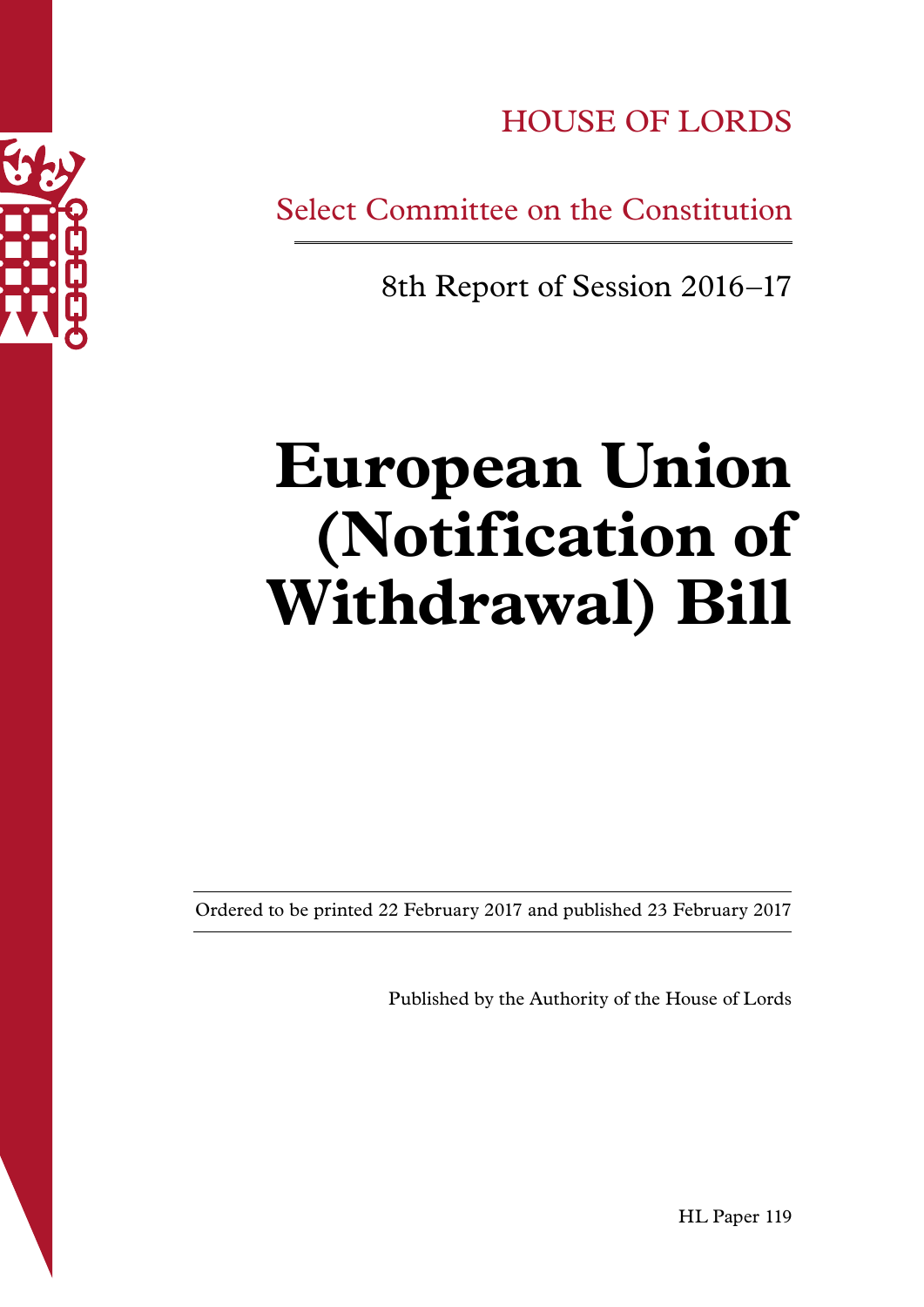# *Select Committee on the Constitution*

The Constitution Committee is appointed by the House of Lords in each session "to examine the constitutional implications of all public bills coming before the House; and to keep under review the operation of the constitution."

#### *Membership*

The Members of the Constitution Committee are:

| Lord Beith                         | Lord Judge                                           | Lord Morgan                      |
|------------------------------------|------------------------------------------------------|----------------------------------|
| Lord Brennan                       | Lord Lang of Monkton (Chairman) Lord Norton of Louth |                                  |
| Baroness Dean of Thornton-le-Fylde | Lord MacGregor of Pulham Market Lord Pannick         |                                  |
| Lord Hunt of Wirral                | Lord Maclennan of Rogart                             | <b>Baroness Taylor of Bolton</b> |

# *Declarations of interests*

A full list of Members' interests can be found in the Register of Lords' Interests: [http://www.parliament.uk/mps-lords-and-offices/standards-and-interests/register-of-lords](http://www.parliament.uk/mps-lords-and-offices/standards-and-interests/register-of-lords-interests)[interests](http://www.parliament.uk/mps-lords-and-offices/standards-and-interests/register-of-lords-interests)

#### *Publications*

All publications of the committee are available at: <http://www.parliament.uk/hlconstitution>

#### *Parliament Live*

Live coverage of debates and public sessions of the committee's meetings are available at: h[ttp://www.parliamentlive.tv](http://www.parliamentlive.tv)

#### *Further information*

Further information about the House of Lords and its committees, including guidance to witnesses, details of current inquiries and forthcoming meetings is available at: <http://www.parliament.uk/business/lords>

#### *Committee staff*

The current staff of the committee are Antony Willott (Clerk) and Hadia Garwell (Committee Assistant). Professor Stephen Tierney and Professor Mark Elliott are the legal advisers to the Committee.

#### *Contact details*

All correspondence should be addressed to the Constitution Committee, Committee Office, House of Lords, London SW1A 0PW. Telephone 020 7219 5960. Email [constitution@](mailto:constitution@parliament.uk) [parliament.uk](mailto:constitution@parliament.uk)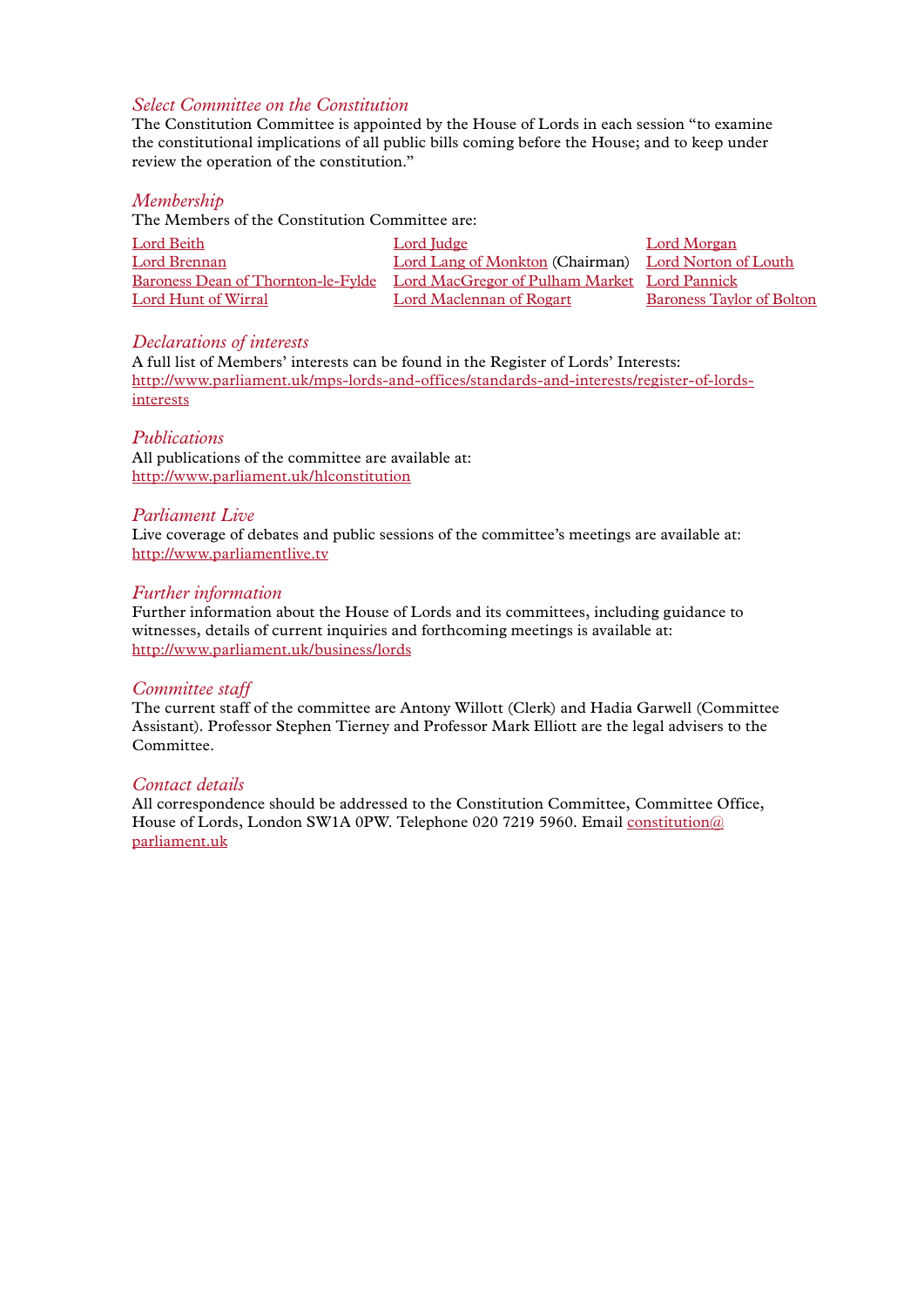# **European Union (Notification of Withdrawal) Bill**

- 1. The European Union (Notification of Withdrawal) Bill was introduced in the House of Commons on 26 January 2017 and received its second reading on 31 January and 1 February. Report stage and third reading took place on 8 February, before passing to the House of Lords. The Bill is being 'semifast-tracked', in that the House is being asked to waive the recommended minimum intervals between the stages of the Bill. In the House of Lords, the Bill had its second reading on 20 and 21 February, with committee stage expected to take place on 27 February and 1 March, followed by report stage and third reading on Tuesday 7 March.
- 2. The Bill is a very short measure, comprising only one substantive clause. It is intended to give the Prime Minister the power to notify the European Council of the United Kingdom's intention to withdraw from the European Union.

# **Background**

- 3. Article 50(2) of the Treaty on European Union (TEU) provides that if a Member State decides to withdraw from the European Union it must notify the European Council of its intention. Following the vote by the British people in the referendum on 23 June 2016 to leave the EU, the Prime Minister announced at the Conservative Party Conference on 2 October 2016 that the Government would commence the formal process of leaving before the end of March 2017.<sup>1</sup>
- 4. In a Command Paper published in February 2016, the Government accepted that the rules for exit set out in Article 50 of the TEU provided "the only lawful route available to withdraw from the  $EU$ <sup>2</sup>, and it is on this basis that it intends to serve formal notice of intention to withdraw upon the European Council.
- 5. On 24 January 2017, the Supreme Court of the United Kingdom, substantially upholding an earlier decision by the Divisional Court, came to the view that the invoking of Article 50 could not be effected by way of the royal prerogative power, but instead required the express authorisation of an act of Parliament.<sup>3</sup> The Bill is intended to satisfy this requirement.

# **Fast-tracking**

6. The Government has asked Parliament to expedite the Bill's progress by 'fast-tracking' the Bill—in this instance by reducing the recommended minimum intervals between Bill stages. As has now become customary, the Explanatory Notes justify why, in the Government's opinion, it is necessary to fast-track the Bill.

<sup>1</sup> See BBC News, *Brexit: Theresa May to trigger Article 50 by end of March* (2 October 2016): [http://www.](http://www.bbc.co.uk/news/uk-politics-37532364) [bbc.co.uk/news/uk-politics-37532364](http://www.bbc.co.uk/news/uk-politics-37532364) [accessed 21 February 2017]

<sup>2</sup> Foreign and Commonwealth Office, *The process for withdrawing from the European Union*, Cm 9216, February 2016, pp 7 and 13: [https://www.gov.uk/government/uploads/system/uploads/attachment\\_](https://www.gov.uk/government/uploads/system/uploads/attachment_data/file/503908/54538_EU_Series_No2_Accessible.pdf) data/file/503908/54538 EU Series No2 Accessible.pdf [accessed 21 February 2017]; Constitution Committee, *[The invoking of Article 50](https://www.publications.parliament.uk/pa/ld201617/ldselect/ldconst/44/4402.htm)* (4th Report, Session 2016–17, HL Paper 44), para 8

<sup>3</sup> *R (on the application of Miller and Dos Santos) v Secretary of State for Exiting the European Union* (2017) UKSC 5.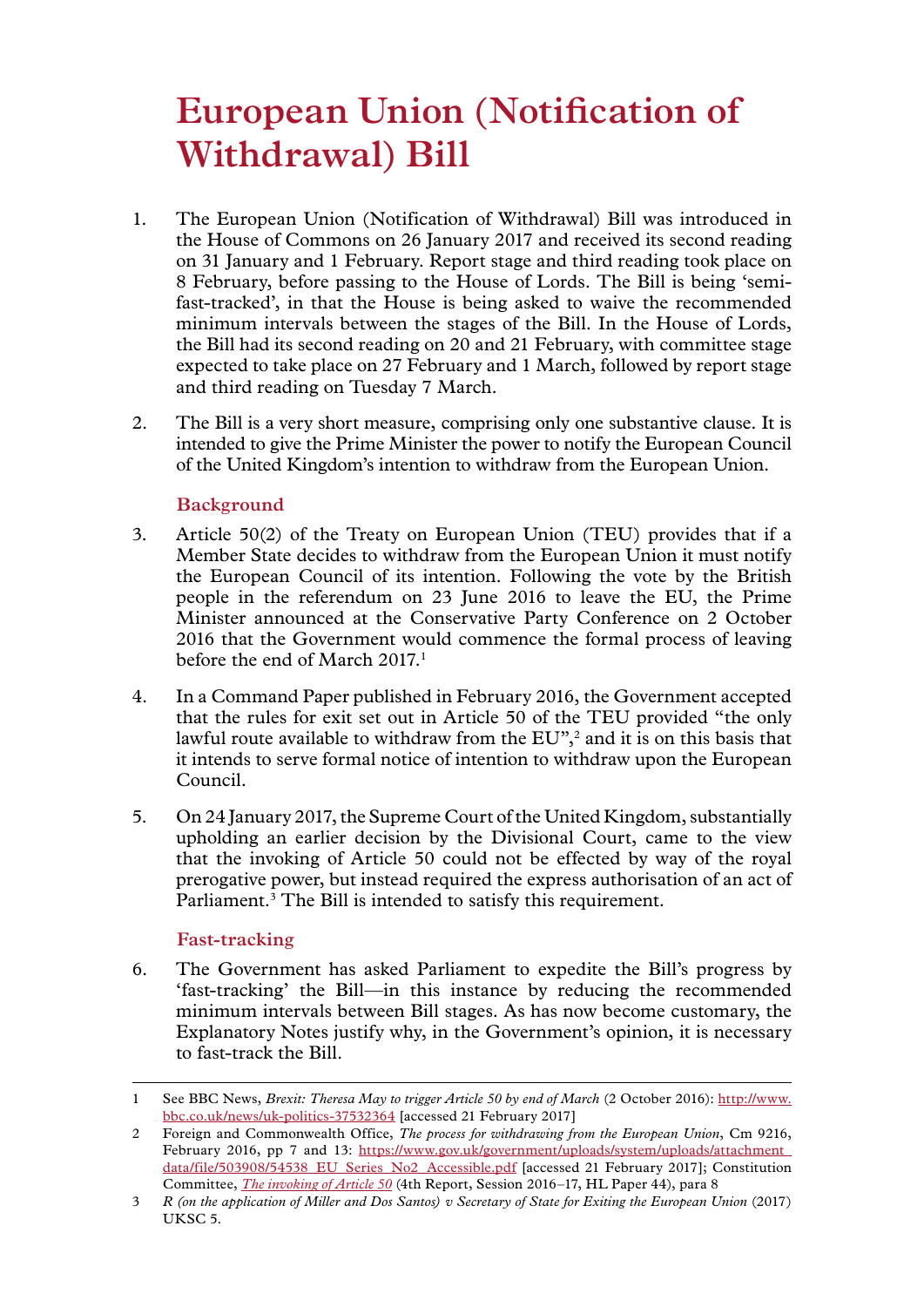## 2 European Union (Notification of Withdrawal) Bill

7. The justification offered is as follows:

"The judgment of 24 January 2017 required the Government to complete an additional (and unexpected) step before the formal process of leaving the European Union can commence. Completing this step through the normal Bill timetable would delay commencing the formal exit process, making it impossible to do so before the end of March 2017. In the government's view, this would generate uncertainty as to the timetable for the United Kingdom's exit from the European Union."

- 8. The decision to fast-track the Bill was therefore driven by a desire to ensure that the Prime Minister could fulfil her commitment to invoke Article 50 by the end of March 2017, since this deadline could not realistically be met if the Bill proceeded by way of ordinary legislative procedure using the standard parliamentary timetable. We note, however, that this date has no constitutional significance—it is a purely political deadline, announced by the Prime Minister in a speech at the Conservative Party Conference in October 2016. We would not normally accept an arbitrary political deadline as sufficient justification for fast-tracking a Bill.
- 9. However, we recognise the political imperatives behind the passage of this Bill, and the fact that it is permitting the Government to implement the result of a referendum. In addition, concerns that might arise from the curtailment of full parliamentary scrutiny as a result of fast-tracking are mitigated, to a large extent, by the brevity and simplicity of the Bill. We note that of the many concerns expressed by members of the House of Lords during the second reading debate on this Bill, none related to the fact it was being fasttracked.

# **Commencement**

10. We note that the Bill does not contain a commencement date and so will commence upon Royal Assent. Nor does it include a sunset clause (justified by the Government on the grounds that one is unnecessary "due to the nature and content of the Bill"). It therefore gives the Prime Minister unlimited discretion as to when to submit notification to the European Council. We consider, however, that any concern that might normally arise from the conferral of such wide discretion upon the Executive is mitigated by the political context within which the Bill is being considered.

# **Legislative consent**

11. In its judgement of 24 January 2017, the Supreme Court found that relations with the EU are a reserved matter. It did not, however, rule as to whether a bill authorising the notice of withdrawal under Article 50 would affect devolved matters for the purposes of the Sewel convention, which states that the UK Parliament will not normally legislate with regard to devolved matters except with the agreement of the devolved legislature(s). The Court recognised the Sewel Convention and considered it to be "important",<sup>4</sup> but in doing so it also found unanimously that the Sewel Convention did not have the force of law and that it was not for the courts to police its scope. There is therefore no legal requirement for the consent of the devolved legislatures to be sought in relation to the notice of intention to withdraw from the EU.

<sup>4</sup> *R (on the application of Miller and Dos Santos) v Secretary of State for Exiting the European Union,* para 151 per Lord Neuberger et al.